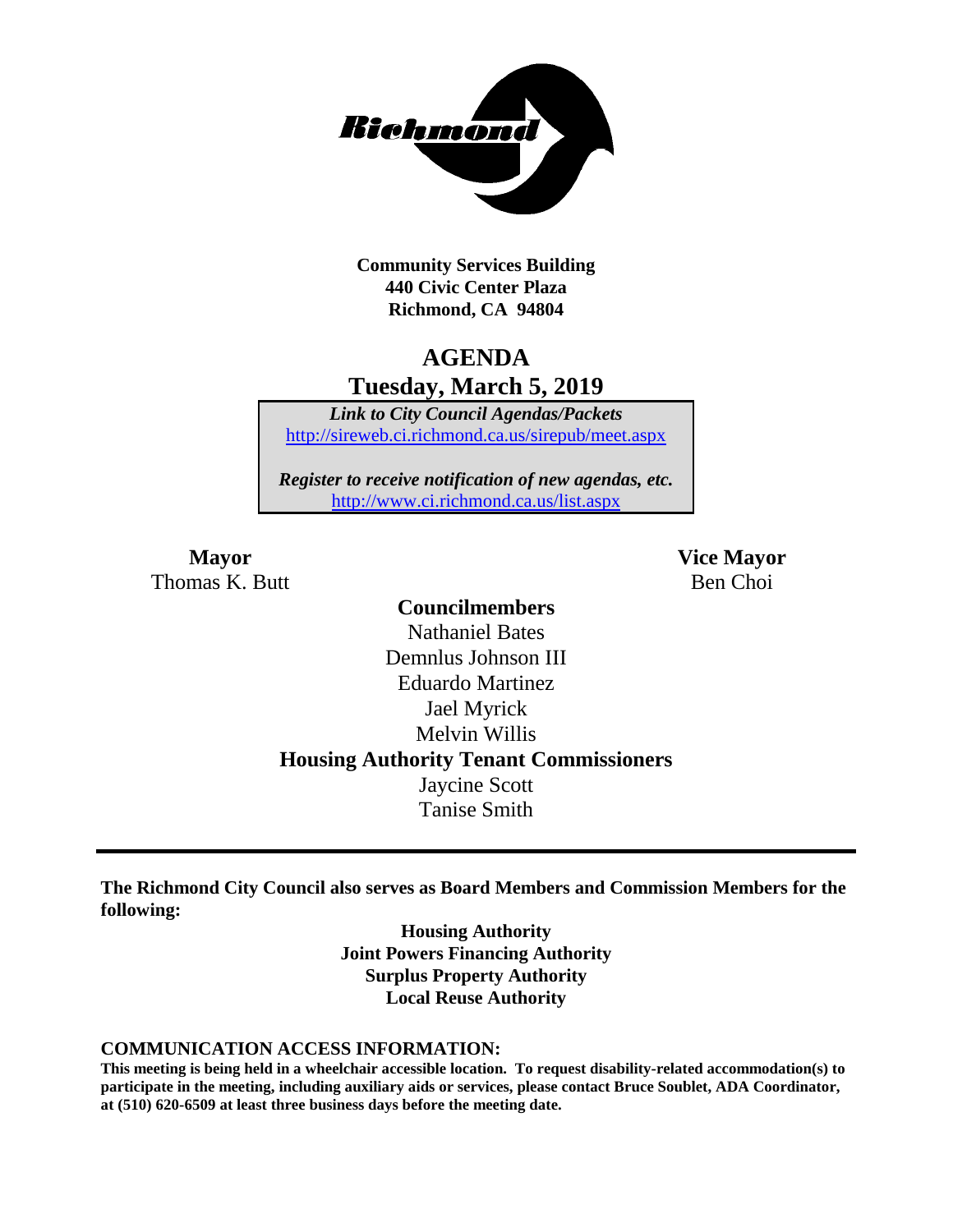# **MEETING PROCEDURES**

The City of Richmond encourages community participation at its City Council meetings and has established procedures that are intended to accommodate public input in a timely and time-sensitive way. As a courtesy to all members of the public who wish to participate in City Council meetings, please observe the following procedures:

**PUBLIC COMMENT ON AGENDA ITEMS:** Anyone who desires to address the City Council on items appearing on the agenda must complete and file a pink speaker's card with the City Clerk **prior** to the City Council's consideration of the item. Once the City Clerk has announced the item, no person shall be permitted to speak on the item other than those persons who have submitted their names to the City Clerk. Your name will be called when the item is announced for discussion. **Each speaker will be allowed up to TWO (2) MINUTES to address the City Council on NON-PUBLIC HEARING items listed on the agenda. Speakers are allowed up to THREE (3) minutes on PUBLIC HEARING items.**

**OPEN FORUM FOR PUBLIC COMMENT:** Individuals who would like to address the City Council on matters not listed on the agenda or on items remaining on the consent calendar may do so under Open Forum. All speakers must complete and file a pink speaker's card with the City Clerk **prior** to the commencement of Open Forum. The amount of time allotted to individual speakers shall be determined based on the number of persons requesting to speak during this item. **The time allocation for each speaker will be as follows:** 15 or fewer speakers, a maximum of 2 minutes; 16 to 24 speakers, a maximum of 1 and one-half minutes; and 25 or more speakers, a maximum of 1 minute.

#### **SPEAKERS ARE REQUESTED TO OCCUPY THE RESERVED SEATS IN THE FRONT ROW BEHIND THE SPEAKER'S PODIUM AS THEIR NAME IS ANNOUNCED BY THE CITY CLERK.**

**CONSENT CALENDAR:** Consent Calendar items are considered routine and will be enacted, approved or adopted by one motion unless a request for removal for discussion or explanation is received from the audience or the City Council. A member of the audience requesting to remove an item from the consent calendar that is sponsored by City staff must first complete a speaker's card and discuss the item with a City staff person who has knowledge of the subject material **prior** to filing the card with the City Clerk and **prior** to the City Council's consideration of Agenda Review. Councilmembers who request to remove an item from the consent calendar must do so during Agenda Review. An item removed from the Consent Calendar may be placed anywhere on the agenda following the City Council's agenda review.

**CONDUCT AT MEETINGS:** Richmond City Council meetings are limited public forums during which the City strives to provide an open, safe atmosphere and promote robust public debate. Members of the public, however, must comply with state law, as well as the City's laws and procedures and may not actually disrupt the orderly conduct of these meetings. The public, for example, may not shout or use amplifying devices, must submit comment cards and speak during their allotted time, may not create a physical disturbance, may not speak on matters unrelated to issues within the jurisdiction of the City Council or the agenda item at hand, and may not cause immediate threats to public safety.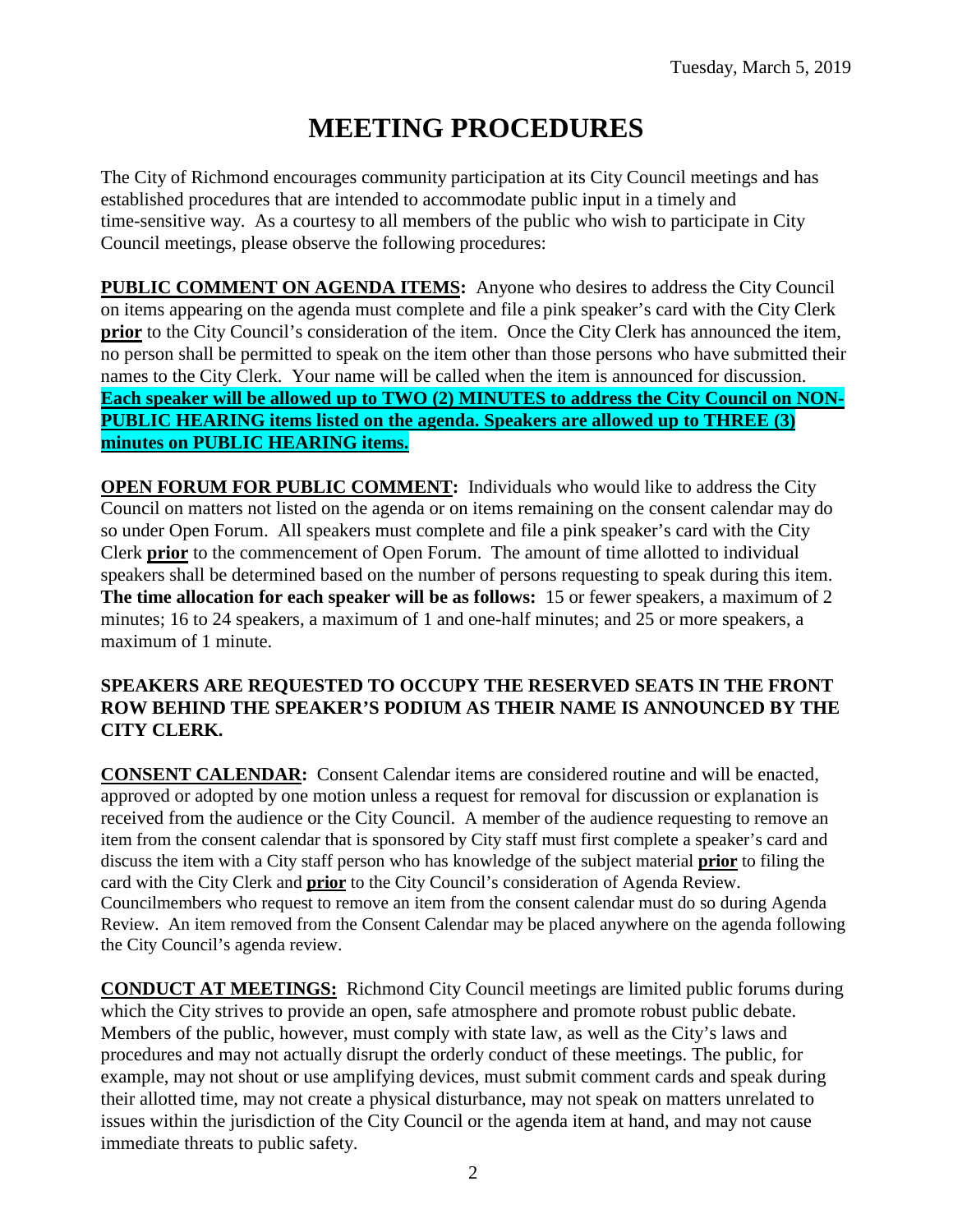**CITY HARASSMENT POLICY:** The City invites public comment and critique about its operations, including comment about the performance of its public officials and employees, at the public meetings of the City Council and boards and commissions. However, discriminatory or harassing comments about or in the presence of City employees, even comments by third parties, may create a hostile work environment, if severe or pervasive. The City prohibits harassment against an applicant, employee, or contractor on the basis of race, religious creed, color, national origin, ancestry, physical disability, medical condition, mental disability, marital status, sex (including pregnancy, childbirth, and related medical conditions), sexual orientation, gender identity, age or veteran status, or any other characteristic protected by federal, state or local law. In order to acknowledge the public's right to comment on City operations at public meetings, which could include comments that violate the City's harassment policy if such comments do not cause an actual disruption under the Council Rules and Procedures, while taking reasonable steps to protect City employees from discrimination and harassment, City Boards and Commissions shall adhere to the following procedures. If any person makes a harassing remark at a public meeting that violates the above City policy prohibiting harassment, the presiding officer of the meeting may, at the conclusion of the speaker's remarks and allotted time: (a) remind the public that the City's Policy Regarding Harassment of its Employees is contained in the written posted agenda; and (b) state that comments in violation of City policy are not condoned by the City and will play no role in City decisions. If any person makes a harassing remark at a public meeting that violates the above City policy, any City employee in the room who is offended by remarks violating the City's policy is excused from attendance at the meeting. No City employee is compelled to remain in attendance where it appears likely that speakers will make further harassing comments. If an employee leaves a City meeting for this reason, the presiding officer may send a designee to notify any offended employee who has left the meeting when those comments are likely concluded so that the employee may return to the meeting. The presiding officer may remind an employee or any council or board or commission member that he or she may leave the meeting if a remark violating the City's harassment policy is made. These procedures supplement the Council Rules and Procedures relating to disruption of orderly conduct at Council meetings.

Any law enforcement officer on duty or whose service is commanded by the presiding officer shall be Sergeant-at-Arms of the Council meetings. He/she, or they, shall carry out all orders and instructions given by the presiding officer for the purpose of maintaining order and decorum at the Council meetings (City Council Rules of Procedure and Order Section III F, RMC Section 2.12.030).

**\*\*\*\*\*\*\*\*\*\*\*\*\*\*\*\*\*\*\*\*\*\*\*\*\*\*\*\*\*\*\*\*\*\*\*\*\*\*\*\*\*\*\*\*\*\*\*\*\*\*\*\*\*\*\*\*\*\***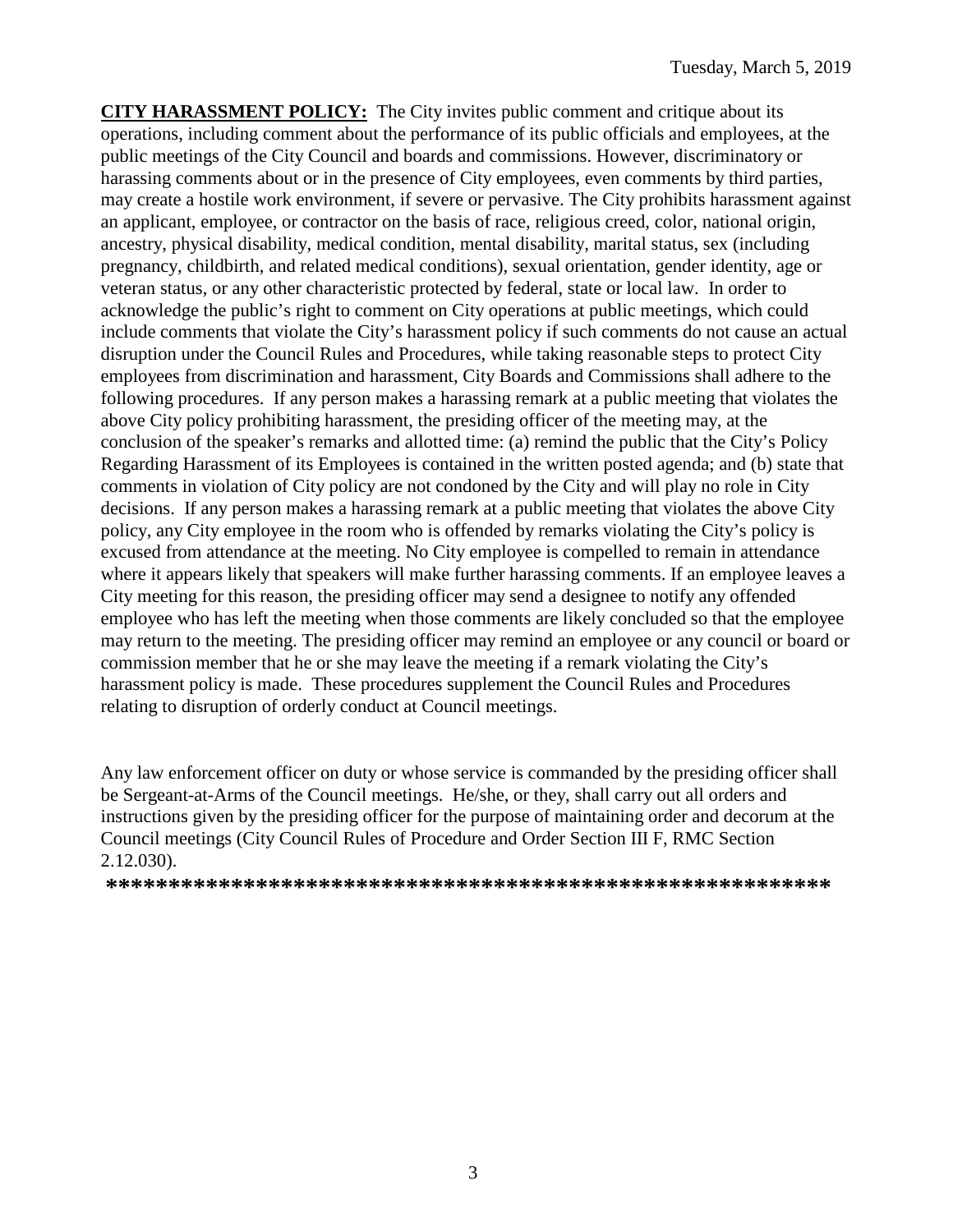## **OPEN SESSION TO HEAR PUBLIC COMMENT BEFORE CLOSED SESSION**

5:00 p.m.

#### **A. ROLL CALL**

#### **B. PUBLIC COMMENT BEFORE CLOSED SESSION**

#### **C. ADJOURN TO CLOSED SESSION**

### **CLOSED SESSION**

Shimada Room of the Community Services Building

#### **A. CITY COUNCIL**

#### **A-1.** CONFERENCE WITH REAL PROPERTY NEGOTIATOR (Government Code Section 54956.8):

Property: Point Molate Agency negotiators: Carlos Martinez, Lina Velasco Negotiating parties: Orton Development, Inc., Point Molate Partners, Samuelson Schafer and SunCal Under negotiations: price and terms of payment

#### **A-2.** PUBLIC EMPLOYEE PERFORMANCE EVALUATION (Government Code Section 54957):

Title: City Clerk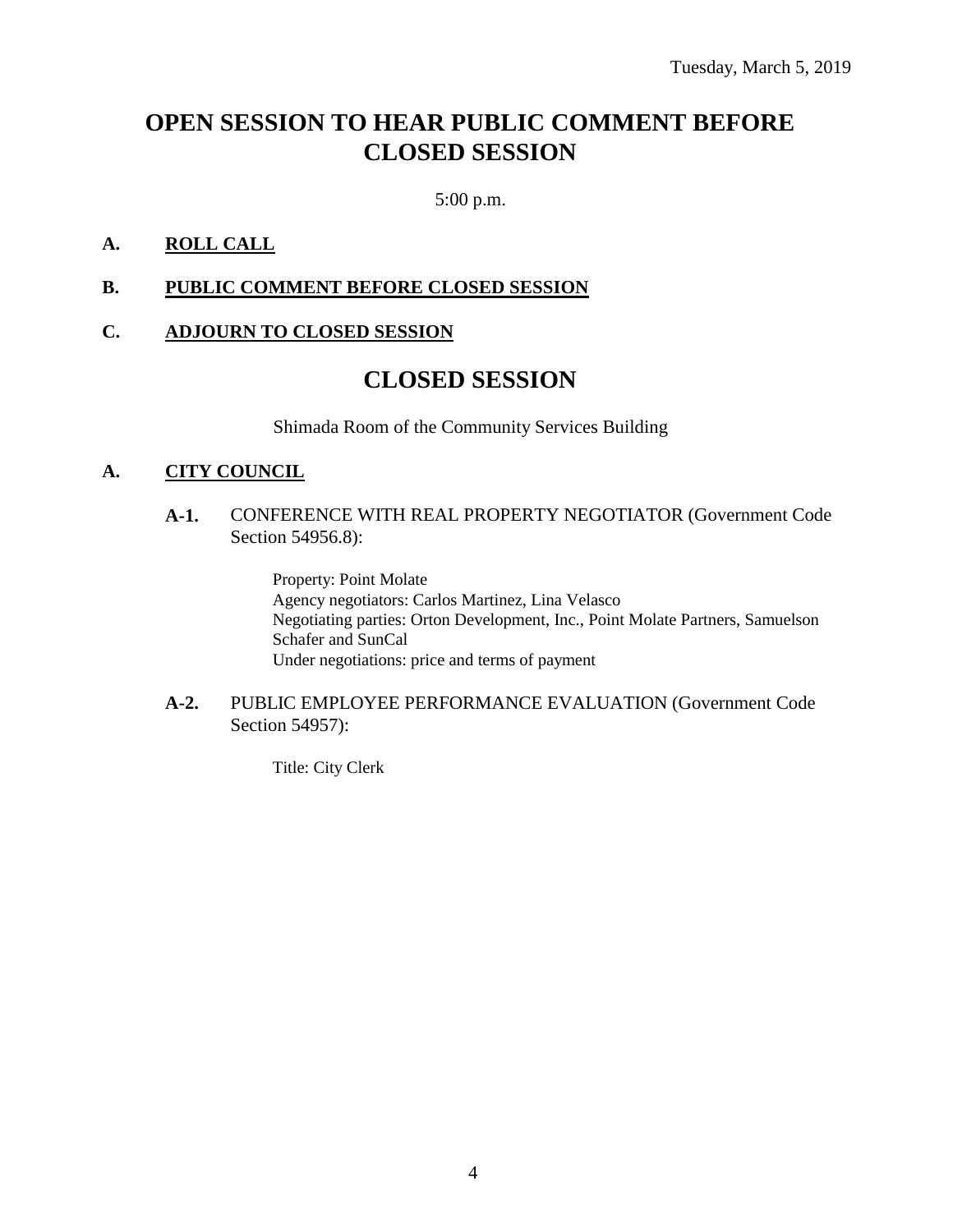## **REGULAR MEETING OF THE RICHMOND CITY COUNCIL**

6:30 p.m.

- **A. PLEDGE TO THE FLAG**
- **B. ROLL CALL**
- **C. STATEMENT OF CONFLICT OF INTEREST**
- **D. AGENDA REVIEW**

#### **E. REPORT FROM THE CITY ATTORNEY OF FINAL DECISIONS MADE DURING CLOSED SESSION**

- **F. REPORT FROM THE CITY MANAGER**
- **G. OPEN FORUM FOR PUBLIC COMMENT**

#### **H. CITY COUNCIL CONSENT CALENDAR**

- **H-1.** RECEIVE the City's Investment and Cash Balance Report for the month of January 2019 - Finance Department (Belinda Warner 620-6740).
- **H-2.** ADOPT a resolution authorizing placement of liens and special assessments for unpaid garbage collection service fees on County property tax records - Finance Department (Belinda Warner/Antonio Banuelos 620-6740).
- **H-3.** APPROVE a one-year contract with PFM Group Consulting, LLC to provide consulting services in an amount not to exceed \$50,000 – Finance Department (Belinda Warner/Markisha Guillory 620-5434).
- **H-4.** APPROVE the contract with RC Racing & Restoration for the body painting of up to twenty (20) new 2019 Ford Police Interceptors in an amount not to exceed \$50,000 – Department of Infrastructure Maintenance and Operations (Tim Higares 620-6508).
- **H-5.** ADOPT a resolution ordering the preparation of the Engineer's Report for Fiscal Year 2019-2020 regarding improvements and costs for the Hilltop Landscape Maintenance District - Infrastructure Maintenance and Operations Department (Tim Higares 231-3008).
- **H-6.** ADOPT a resolution ordering the preparation of the Engineer's Report for Fiscal Year 2019-2020 regarding improvements and costs for the Marina Bay Landscape and Lighting Maintenance District - Infrastructure Maintenance and Operations Department (Tim Higares 231-3008).